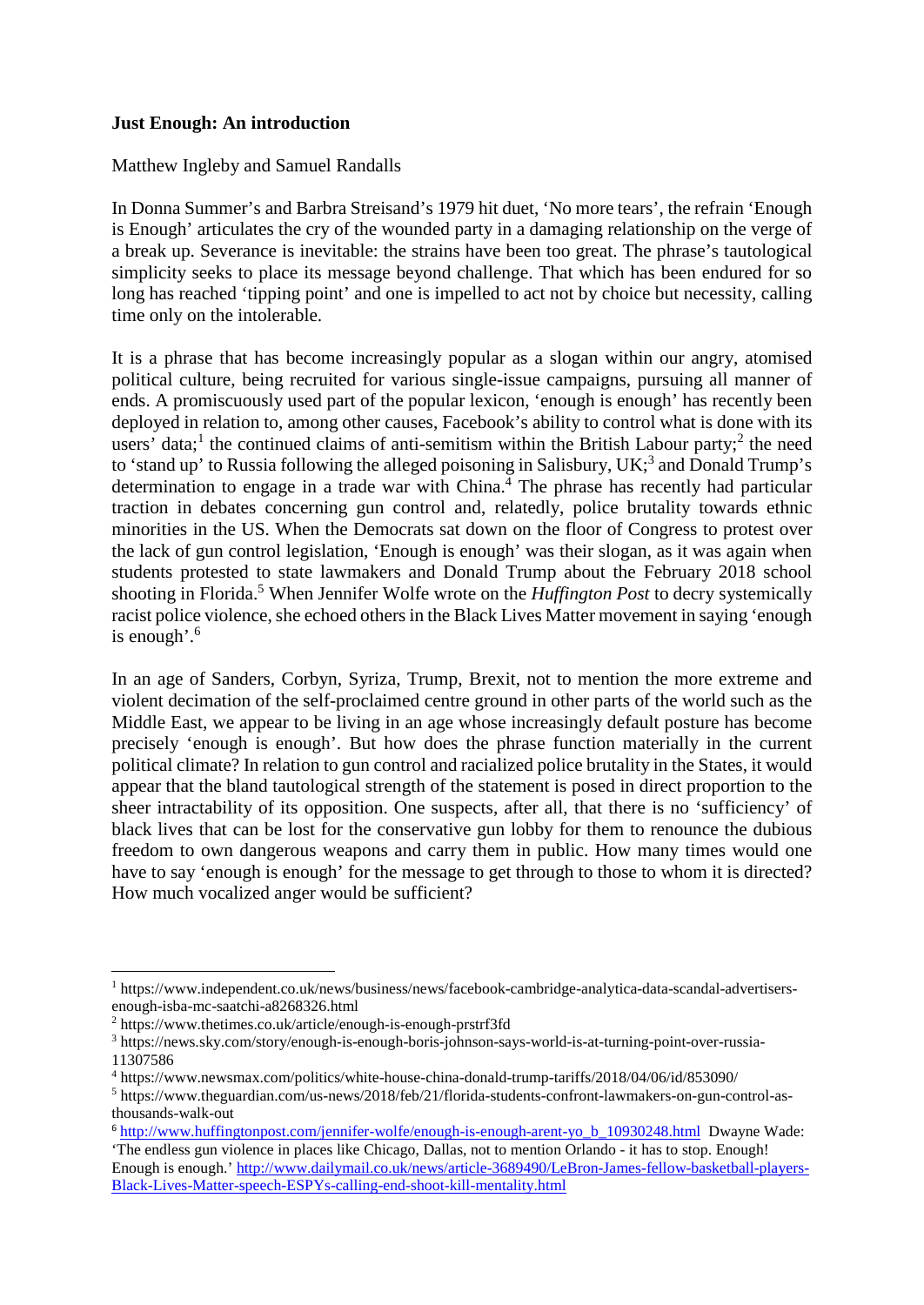The quantity, volume and shrillness with which the slogan is screamed suggests, perhaps, on some level, that we know it does not mean what it says. The potency of any moral appeal is grounded in its receptibility, after all, and receptibility depends upon positionality, ideology, culture. In a world of multiple and clashing positionalities, ideologies, and cultures, the rhetorical weapon that 'enough is enough' could embody is blunted, because what 'enough' constitutes itself remains in contest. Maybe, then, we say 'enough is enough' not really to signal that a tipping point has been reached but as a verbal substitute for change – when we have come to the 'end of our tether' but there is still no sign of amelioration at hand. 'Enough is enough' might then be a compensation for a lack, perceived or real, of material power. As such, the mantra might be said to work not so much as a rallying call but a prophylactic, its repetition drowning out the complex dialogue that is required for global society to move towards a position where the structural transformations to the political and economic sphere necessary for it to be able to correct some of the seemingly intractable situations it currently faces might be possible.

Of all the intractable situations the 'enough is enough' mantra is standardly invoked to mount a challenge to – or distract from – the twinned issues of global inequality and climate change are the most pressing and complex. In the discourses that surround these issues, the mantra of 'enough is enough', moreover, is loaded with substantially more weight than it bears in some of the other contexts in which it is used, given that the causes of social justice and sustainability are specially invested in concepts of 'enough' and 'sufficiency'. One way, indeed, of putting in simple terms the challenge raised within policy circles that mediate these two causes might be thus: 'how do we ensure citizens globally all have a good enough standard of living in the present whilst also ensuring that we have done enough to secure the sustainability of the planetary environment?' From the perspective of affluence in the Global North, it is clear that we are currently not doing 'enough' from either a justice or an environmental perspective, let alone both. As Anders Hayden argued in *When Green Growth is not Enough* (2014), the policy frameworks currently in play by governments worldwide are insufficiently radical to prevent ecological catastrophe from occurring, thereby exacerbating further political tensions caused by pre-existing economic inequality. No matter how much we say 'enough is enough' with regard to the twin project for an environmentally and socially '*just* enough', the actual construction of the kind of 'sufficiency economy' requisite to achieve such a project looks excessively utopian and unreachable at present.

Bearing in mind the peculiar topical energies and tensions at work in the role of 'enough rhetoric' in current debates about global social justice and sustainability, this book attempts to shed new light on 'sufficiency', by exploring the idea in a range of contexts, historical and disciplinary. In exploring 'enough', this book addresses a concept that plays a major but undertheorised role in presentist policy discourse but whose historical trajectory and culturallinguistic contours have as yet failed to be properly appreciated.

\*\*\*\*\*\*\*\*\*\*\*\*\*\*\*\*

While 'enough' is often brandished in a manner that claims to be transparently obvious, it is never neutral or universal, and often bears complex political inflections. When we start to think about the way it is deployed, in specific cultural situations and in particular historical moments, certain tensions, contradictions and even opacities within 'sufficiency' and 'enough' emerge. Consider the problem of 'enough food', so important to the project of securing a just and sustainable planet, implicated as it is in questions about population, industrial agriculture and the growing pressures on the use of land in 'the Anthropocene'. Do we mean enough food to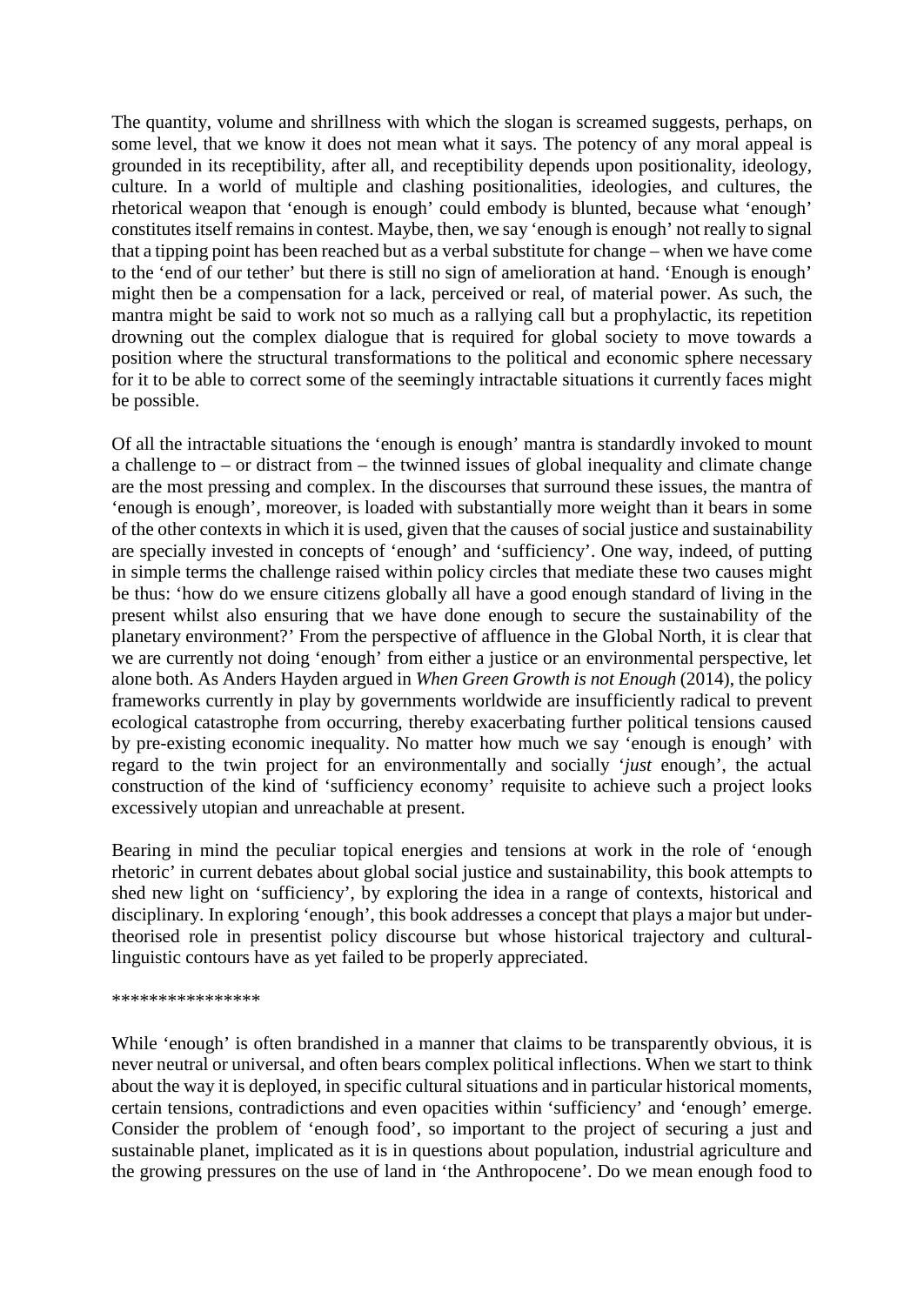survive, enough to feel full, enough to maintain an active lifestyle, enough meat to show respect for guests at banquets, or, even, enough to cultivate specific identities, for example, the proteinhungry muscular toned body types fashionable among bodybuilders? Enough food appears to be a qualitative judgement as much as a quantitative indicator, bounded by cultural norms as well as a plethora of concerns about whether diets are 'balanced' and whether food is 'healthy'. Contestations over the genetic modification of food or the idea of food pills suggest that merely having 'enough' food is not the same as having enough of the right kind of food. Indeed, such claims have been used by free-marketeers to argue that (rich people's) environmental concerns limit the use of technology to deliver sufficient food to the starving (Driessen, 2003). Having one's 'daily bread', as Ethan Shagan reminds us, does not imply a singular vision of 'enough'. Bread may be one of the most universal foodstuffs, yet the idea of what a satisfactory portion might constitute varies across cultures and has undergone significant transitions in different historical periods. However insistent the slogan, 'enough' simply isn't an unchanging, universal horizon, to judge whatever is the amount in hand by. One idea or use of sufficiency is not equal to another, as they rely on codes, assumptions, and ideologies, which need to be analysed and made visible.

This book offers a distinctive way of thinking through the problems that 'enough' raises, offering a few different case studies of the complexities at work in the term in various particular times or scenarios, which are presented to stimulate critical thought about 'sufficiency' more broadly. Rather than trying to fix the concept or rein in its ideological or political multiplicity, we wish to demonstrate the slippages always already present in deployments of enough. As Kathryn Allan notes in her chapter, enough is "highly polysemous", being used both as a term with qualification (just enough) and a term that indicates a degree of over-emphasis ('enough already', or the Italian, 'Basta!'). While accounts of 'having enough' (but not too little or too much) are used politically to craft policy discourse from alcohol consumption to austerity economics, increasing numbers of citizens have also 'had enough' of such governmental invocations and stand ready to contest what 'enough' means. The idea of enough might be crafted to draw a line or classification beyond which would be too much, but that line can never be other than political because it never self-evidently manifests itself (whether through science or any other technical means). 'Enough' might present itself as a yardstick to measure the value of policies against but is actually relative and culturally mediated.

This basic relativity in the term has already been noted by sustainability proponents (e.g. Skidelsky and Skidelsky, 2013) who show how the slippage of 'enough' within capitalist discourse has been productive for capitalism. 'Enough' never achieves fixity in capitalism, being always defined in relation to all the other moving parts of our cultural and ideological infrastructure, including the new material desires produced through advertising to power everevolving consumer demand. The concept of what is 'enough' to live 'the good life' has grown consistently for the last 50 years, rising in a way that has created a credit-led consumption economic model that fuels further consumption. We only feel we 'have enough' when we have at least as many goods and wealth as the people around us; and without any bounds on consumption, this drives an ever-increasing claim for what should be the basic minimum acceptable conditions to live well. The Skidelskys' political rallying cry is to turn 'enough' into a radical restatement of a different life, one that has had enough of capitalist duplicity and instead seeks a form of sufficiency lifestyle. These types of claims have spawned a burgeoning literature that argues for the need for a new society based on concepts of enough or sufficiency (e.g. Alexander, 2015; Dietz and O'Neill, 2003; Hayden, 2014). Concerned with possible limits to economic growth, material resource availability, efficiency of use and a fear that contemporary imperatives for consumerism have drawn attention away from time, wellbeing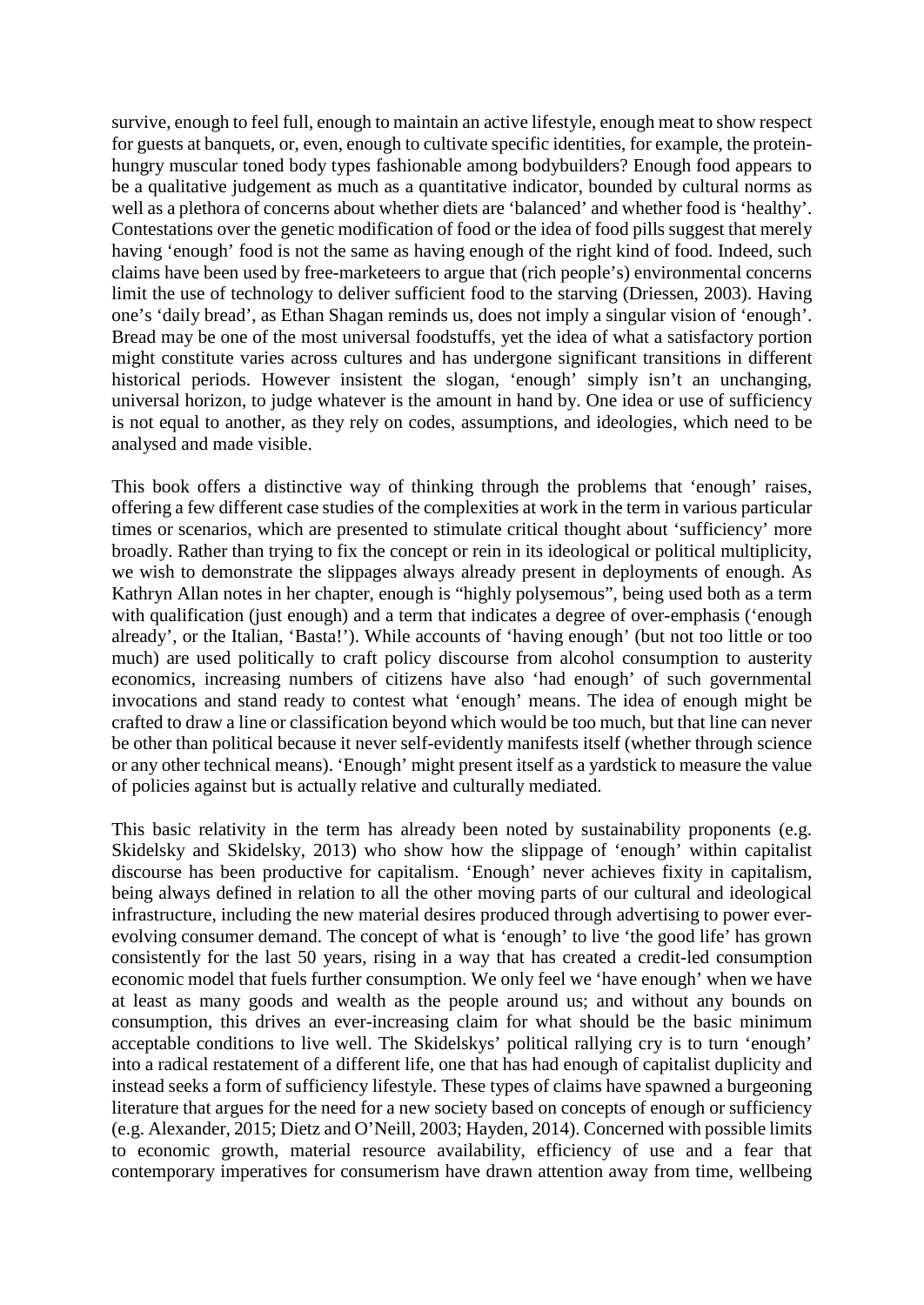and equity, these books espouse an approach founded on contentment rather than desire – a 'small is beautiful' rationale (Schumacher, 1973).

But 'sufficiency lifestyles' and the limits they attempt voluntarily to erect have long been coopted within capitalism for its own limitless ends, as a number of scholars have shown. Elizabeth Shove's (2003) work on domestic technologies, for instance, highlights how new technologies do not just enhance energy efficiency or save time, but re-shape everyday practices in ways that can lead to the further consumption of other energy-using practices (Shove, 2003). In our economy, not having enough time powers the demand for and innovation of more and more 'convenience' products, even though the time we save through such products is rarely put to anything other than more labour of one kind or another. Ready meals and microwaves and washer-dryers for clothes represent examples of time-saving inventions which have opened up new opportunities for work or leisure (particularly for women), but which mean we no longer 'have time' to prepare meals from fresh food or wash and dry clothes without consuming vast amounts of energy. Enough time is a malleable notion, as the demands to 'save time' re-shape practices in ways that mean we demand ever more convenience, yet perennially feel like we still do not have enough time. The question of whether we have 'enough' of time, money, pension, clothes, indeed, appears to be increasingly muddied, as capitalism makes increasingly ingenious use of and preys upon our anxieties about scarcity. As Rebecca Collins shows in her chapter, twenty-first century social media systems collaborate with throw-away fashion culture to make us feel like we are not consuming enough: our sense of what might constitute having enough clothes has become mediated by the concern that friends on Facebook might 'catch' us in the same outfit twice. The fear of not having enough is so embedded in and woven into the everyday practices of capitalist modernity that it will be difficult to shake off.

To try to change this attitude, it is tempting to engage in quantitative statements of what is 'enough', but not too much. 'Enough' is often therefore presented in absolute quantitative terms, enumerated in a way that invokes precise baselines for what might be too little or too much in a given context. But the concept itself is resistant to quantification and always comes with a political and legal burden of qualification and questions about enactment. Even if 'enough' could be defined, it would not necessarily offer us a guide to action. As Thomas Princen (2005) has demonstrated, enough is contextually specific and it is a 'philosophy' of enough that guides actions more than any quantitative measure, an attitude by individuals or communities that know "how to ask how much is too much" (Princen, 2005: 289). Likewise, Sam Berry (2007a; 2007b) draws inspiration from Biblical examples to suggest that a good like should be about living with careful stewardship and contentment with a moderate life. Living "authentic Christian lives" (Stafford and Bryant, 2007: 168) involves the three Rs of restraint, re-use and recycle. Enough becomes a moral value. Morality is centre stage in discussions of the right distribution of resources in a society and whether the rich and poor have equivalent enoughness (Shagan) and in the temperance movement's arguments for moderate drinking (Kneale). 'Enough' adapts to fit and flesh out moral arguments.

The value-laden, political nature of enough is a central task that this book sets out to explore and which we hope will be taken up through further scholarship. The polysemous nature of enough (Allan) needs to be grappled with and politicised. Looking forward to future claims for sustainable worlds, of living with enough but no more, also requires us to look back or else we misunderstand the flexibility built into the term and propose enough as a solution to fix all the world's ills.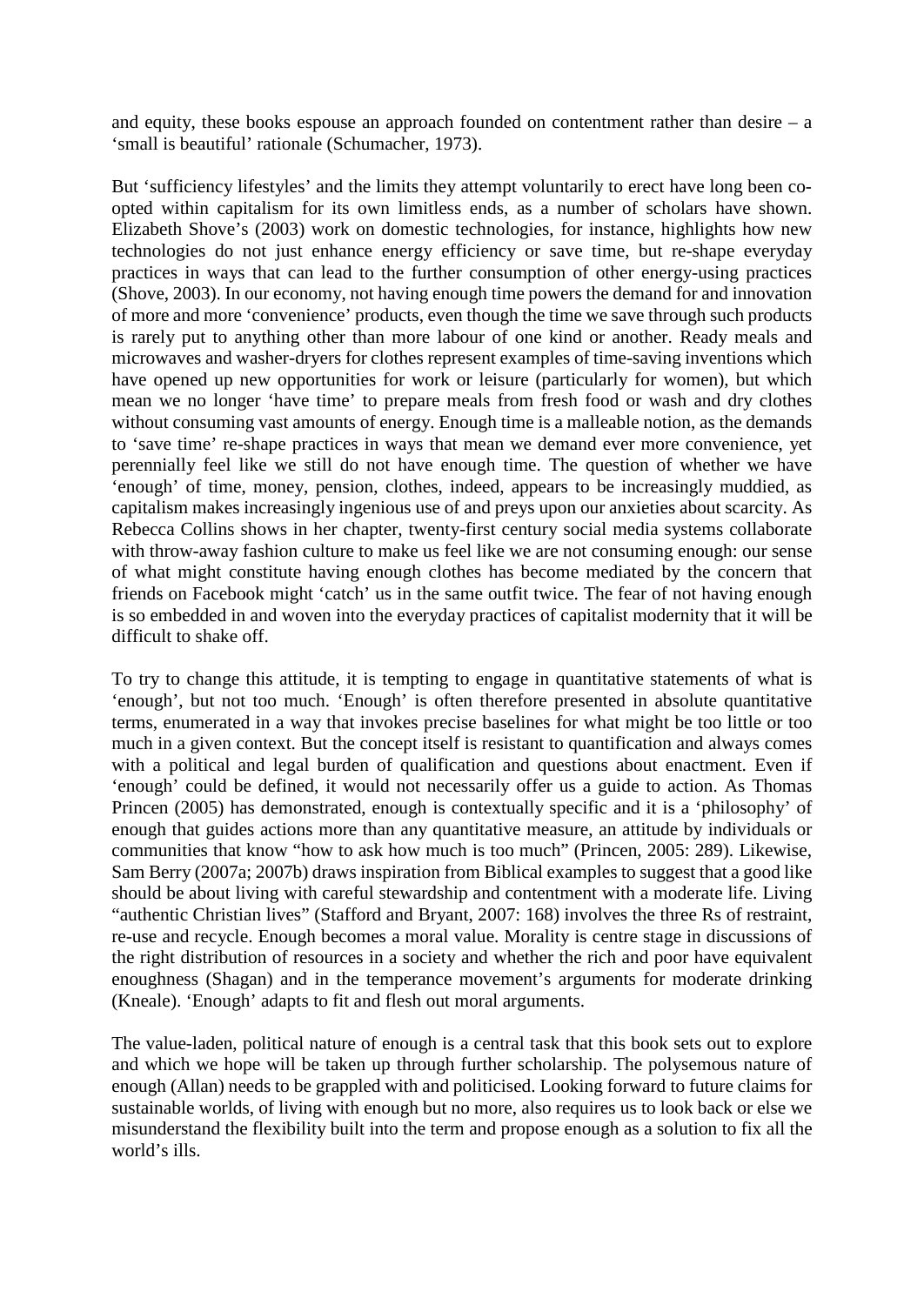## **Chapter summaries**

Assembling this eclectic collection of essays, each of which concretizes a specific context in which the problem of 'enough' is explored, is intended to set at a slant and de-familiarise a term that has achieved a certain blandness verging on invisibility through its over-use in a number of key policy arena, prime of which are planetary sustainability and global equality. Its very eclecticism of discipline and focus is designed to make a point, resisting the utopian, technocratic simplicity of much policy discourse by emphasising the complex messiness in practice of one concept on whose self-evidential simplicity so much else had depended.

We open the book with Allan's chapter exploring the linguistic connotations and uses of the term enough. Exploring diverse deployments of the term enough from dictionary definitions to newspaper stories, Allan argues that the complexity and diverse meanings of the term enough underpin rather important conceptual difficulties in parallel terms like sufficiency. Indeed Allan's argument is beautifully illustrated by the following chapters which all highlight how in different historical contexts what it means to have enough, in contrast to too much or not enough, is debated and variegated.

Skoda's chapter presents a historical narrative of how enoughness changed in the  $13<sup>th</sup>$  and  $14<sup>th</sup>$ centuries as sufficiency was used to reason through and debate changes in social values and increasing commercialisation. A focus on moderation and things being in their proper place, helped institutionalise an ideal of enough as a concept which would apply distinctively to people from different classes. What was enough, but not too much, depended on whether one was of high social standing or not. Not least, this reflected growing concerns about a shortage of labour if the social hierarchy wasn't maintained. Indeed, as Skoda argues, this sense that enough should be contextualised by class has remained an enduring legacy of the later Middle Ages articulation of enough.

In Early Modern England, likewise, there was a lively debate about where 'virtuous sufficiency' became 'sinful excess', as Shagan puts it in his chapter. Shagan explores Bernard Mandeville's intervention into this debate highlighting how his proto-capitalist ethics informed an understanding of sufficiency as being dictated more by the market than by a moral code of one's daily bread (as in the Lord's prayer). In other words, for the wealthy there was no such thing as excess. As Shagan points out, this trust in unlimited consumption has been foundational to the development of the environmental problems we see today.

In the Victorian era, Edward Carpenter pondered the consumerism and waste that this unlimited view of excess had produced. As Parkins chapter goes on to show, Carpenter inspired followers who donned home-made clothes and ate home-grown vegetables as they pursued a sustainable life. But as Parkins points out, we need to be careful with this reading of Carpenter, because he was equally convinced that sufficiency in everyday life would expand the realm of sensory pleasure. Rather than enough being a moral restraint or constraint, living simply opened up new opportunities and enjoyment, an attitude that is strikingly at odds with much of the language environmentalist invocations are couched within.

In the rather different context of alcohol consumption, the question of what counted as 'enough' was vigorously debated throughout the Victorian period by teetotallers, moderationists and others. In his chapter, Kneale argues that attempts at quantifying a sufficient amount of alcohol were nested within contrasting views of alcohol in the  $19<sup>th</sup>$  and  $20<sup>th</sup>$  century, where alcohol as food or medicine might constitute a daily requirement, while concerns for 'problem drinking'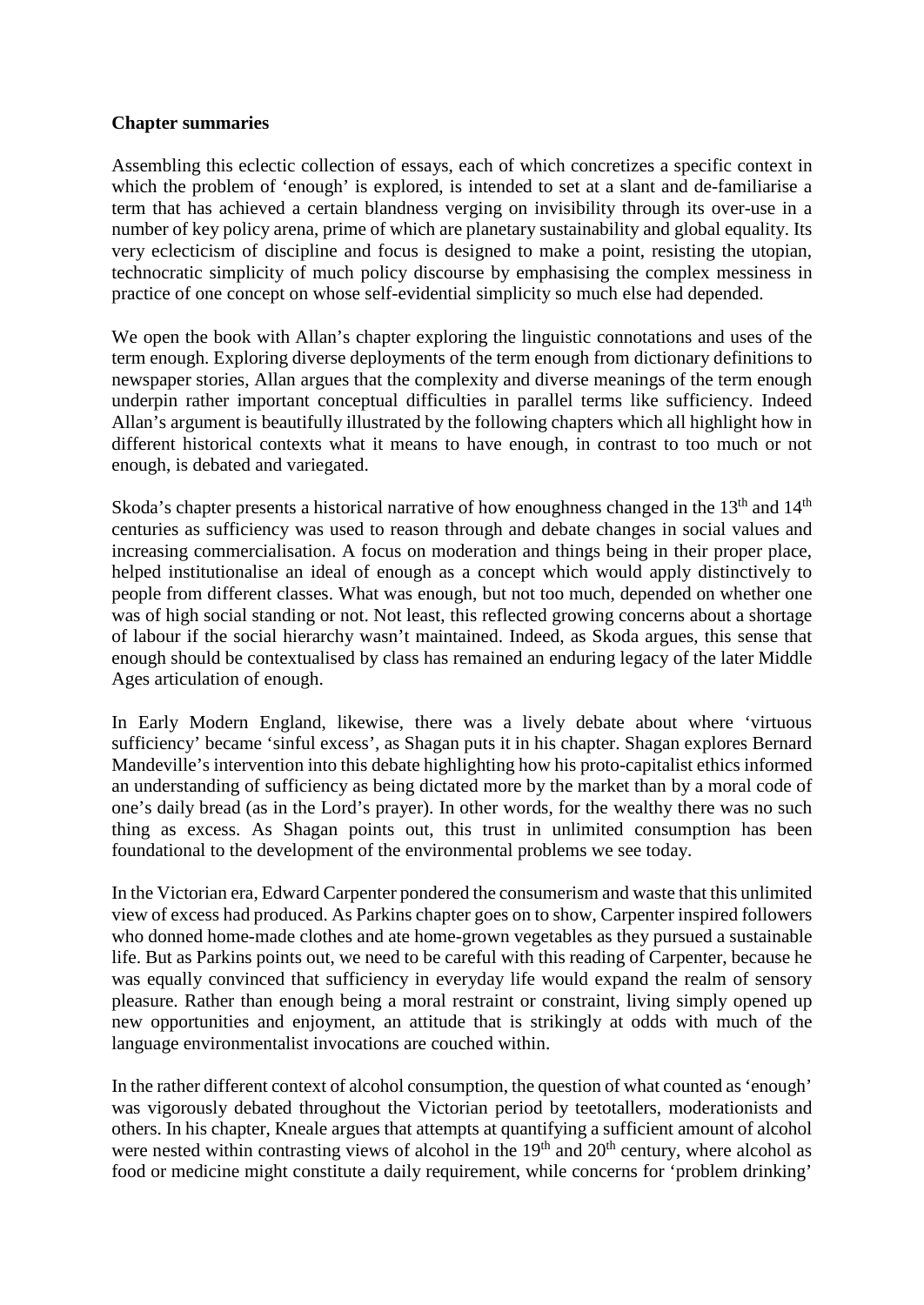focused on daily maximums. What was enough in terms of alcohol also crucially came to depend on whether it was the drink that was considered to be the problem, or the drinker. Reviewing over a century's worth of contestation, Kneale concludes that defining 'enough' (not too much) has been the central question for an alcohol policy led largely by an ideal of moderation.

When it comes to other  $20<sup>th</sup>$  and  $21<sup>st</sup>$  century articulations of enough, these are often more closely aligned with contemporary environmental and social values. Collins chapter highlights how young people have contrasting experiences and expectations of sufficiency when it comes to everyday practices. While invoking attitudes of care for the environment and others, young consumers are also torn between other expectations. Enough might be about having enough clothes so that pictures on social media do not reflect the same dress every time. Any quantified environmental or consumer standards of what might be sufficient are therefore translated through a social standard of consumption identity.

Alexander's chapter is a programmatic statement of the  $21<sup>st</sup>$  century form of enough, setting out the contours of what a society based on sufficiency might look like. It is future-oriented, indeed in some interesting ways parallels some previous future imaginaries e.g. of Edward Carpenter (see Parkins chapter). Alexander sets out a radical vision for a future sufficiencybased economy that would sustainably manage water, food, and energy resources. Alexander sets out what we might think of as a very contemporary articulation of enough, looking at declining environmental resources and the necessity for a sustainable use society. This is in many ways what we expect some of our readers to think of in terms of enoughness, but we hope that reading this in context of the rest of the volume, highlights that what is considered to be enough really does vary between different times and places.

## **References**

Alexander, S. 2015. *Sufficiency Economy: Enough, For Everyone, Forever*, Simplicity Institute Publishing.

Berry, R.J. 2007a. (ed) *When Enough is Enough: A Christian framework for environmental sustainability*, Nottingham: Inter-Varsity Press.

Berry, R.J. 2007b. Sustainability: God's way or greenwash?, In: Berry, R.J. (ed) *When Enough is Enough: A Christian framework for environmental sustainability*, Nottingham: Inter-Varsity Press, 11-34.

Carter, S. 2007. *Rise and Shine: Sunlight, technology and health*, Oxford: Berg.

Daly, H. 2008. *A steady-state economy*, London: Sustainable Development Commission. [\(http://www.sd-commission.org.uk/data/files/publications/Herman\\_Daly\\_thinkpiece.pdf\)](http://www.sd-commission.org.uk/data/files/publications/Herman_Daly_thinkpiece.pdf).

Dietz, R. and O'Neill, D. 2013. *Enough is Enough: Building a sustainable economy in a world of finite resources*, London: Routledge.

Driessen, P. 2003. *Eco-Imperialism: Green Power Black Death*, Bellevue, WA: Free Enterprise Press.